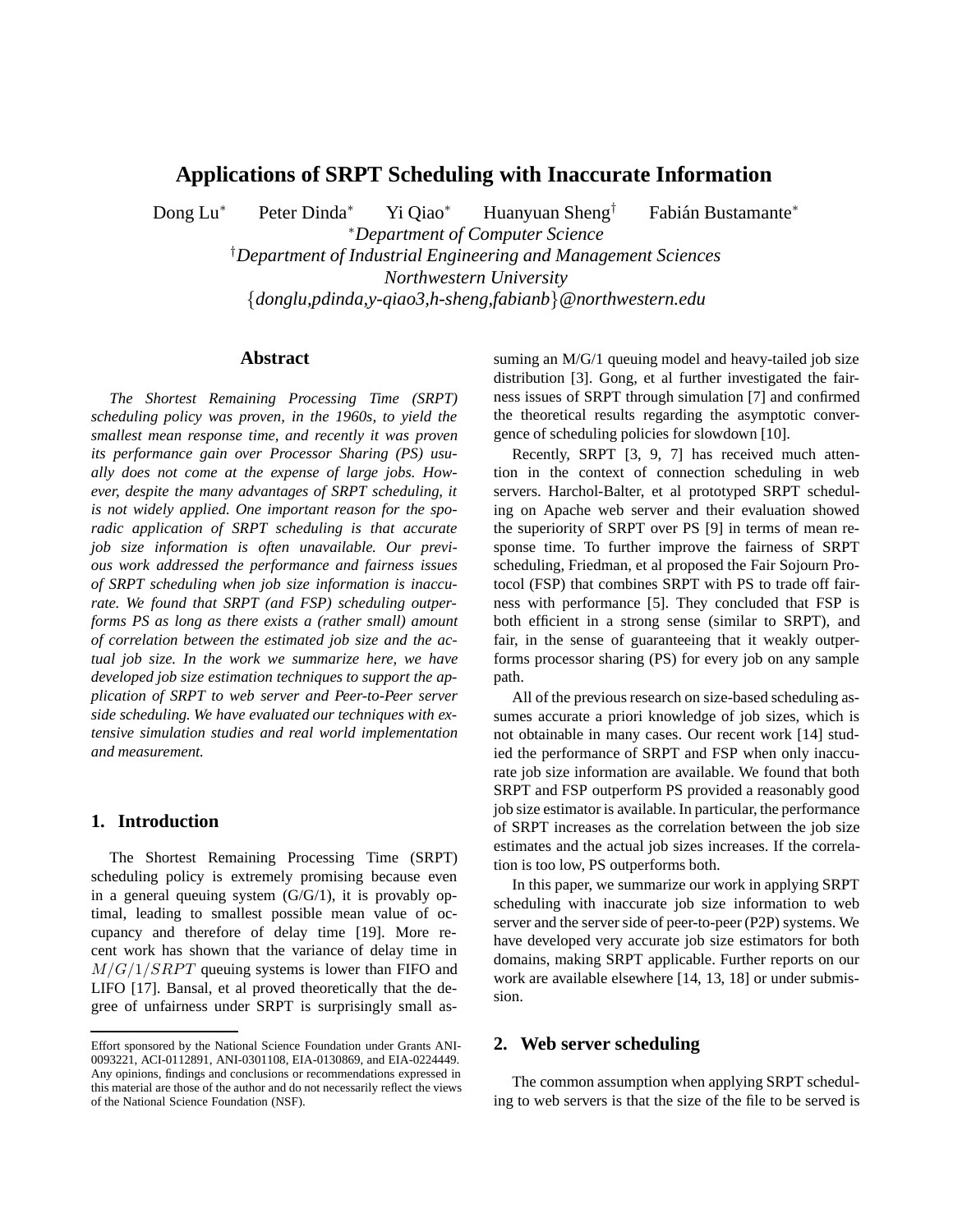

a good estimate of the service time of the request. Our measurements suggest that this is not the case, but we have developed a new job size estimator that is sufficiently accurate to preserve much of SRPT's performance.

#### **2.1. Is file size a good estimator of service time?**

Size-based SRPT scheduling appeared in digital communication networks research in 1983 [4]. In this context, the service time was taken to be equal to the transmission time of a message, which is proportional to the length of the message stored in the node buffers. A web server serving static requests appears superficially similar in that it transmits files to the client. However, there are differences. First, in the digital communication network context, the work represented by the service time is pushing the bits of the message onto the wire, while for the web server context, the work involves end-to-end cooperation along an entire shared heterogeneous path. Although most transfers are likely to be dominated by the bottleneck bandwidth in the path and the latency of the path, there are multiple possible bottlenecks along the path and they can vary with time due to packet losses and congestion. Second, the disk(s), memory system(s), and CPU(s) of the web server and the client are also potential bottlenecks. These complexities suggest that the service time of a request may not be proportional or even well correlated with the size of the file it serves.

We use the correlation coefficient between file size and service time (the commonly used Pierson's *R*) [1] to decide on the effectiveness of the estimator.

We modified Apache's log module so that it records the *response time* each request with microsecond granularity. When deployed, we measure the load conditions on the disk, network, and CPU. If these resources have zero or near-zero load, then our response time measurement is also a measurement of the service time.

| File Size                           | R      |  |  |
|-------------------------------------|--------|--|--|
| $X < 30$ KB                         | 0.0616 |  |  |
| $30 \le X \le 500$ KB               | 0.1121 |  |  |
| $X > 500$ KB                        | 0.1033 |  |  |
| Figure 2. $R$ depends on file size. |        |  |  |

We deployed the module on our department-level web site and validated that the load was near zero. We collected data from September 15, 2003 to October 19, 2003. This trace includes approximately 1.5 million HTTP requests, among which less than 2% are dynamic PHP requests that collectively took less than 1% of the total service time recorded. *>* 98% of our requests and *>* 99% of the service time in the trace are for static pages. Hence, our web sever is dominated by static web content. Others claim that static content dominates web traffic [11, 9] and thus our results are comparable to theirs. The requests originated from 110 "/8" IP networks, 7220 "/16" IP networks and 31250 "/24" IP networks spread over the world. We claim that this server is typical. However, our conclusions are also supported by other measured traces and generated traces.

Given the provenance of the trace, we can now use it to answer our question. Figure 1 is a log-log scatter plot of file size versus service time. Visually, we can see hardly any correlation between file size and service time. File transfer times vary over several orders of magnitude with same file size. *Over the entire 1.5 million requests in the trace, we find that R is a very weak 0.14. R* varies slightly with file size, as can be seen in Figure 2.

### **2.2. Domain-based service time estimator**

Given that request file size and service time are weakly correlated, and that the performance of size-based scheduling policies are strongly dependent on the degree of this correlation [14], a natural question is whether there is a better service time (job size) estimator than file size, one whose estimates are more strongly correlated with actual service time. Such an estimator must also be lightweight, requiring little work per request.

Our domain-based estimator relies on the Internet being statistically stable over periods of time, particularly from the point of view of the web server. Fortunately, there is significant evidence that this is the case. Previous research showed that the Internet not only shows routing stability [16], but also spatial locality and temporal locality in end-to-end TCP throughput [2, 15, 12].

Although the Internet, web servers, and clients form a highly dynamic system, this stability suggests that previous web requests (the web server's access log) are a rich history which can be used to better estimate the service time of a new request. We assume that after processing a request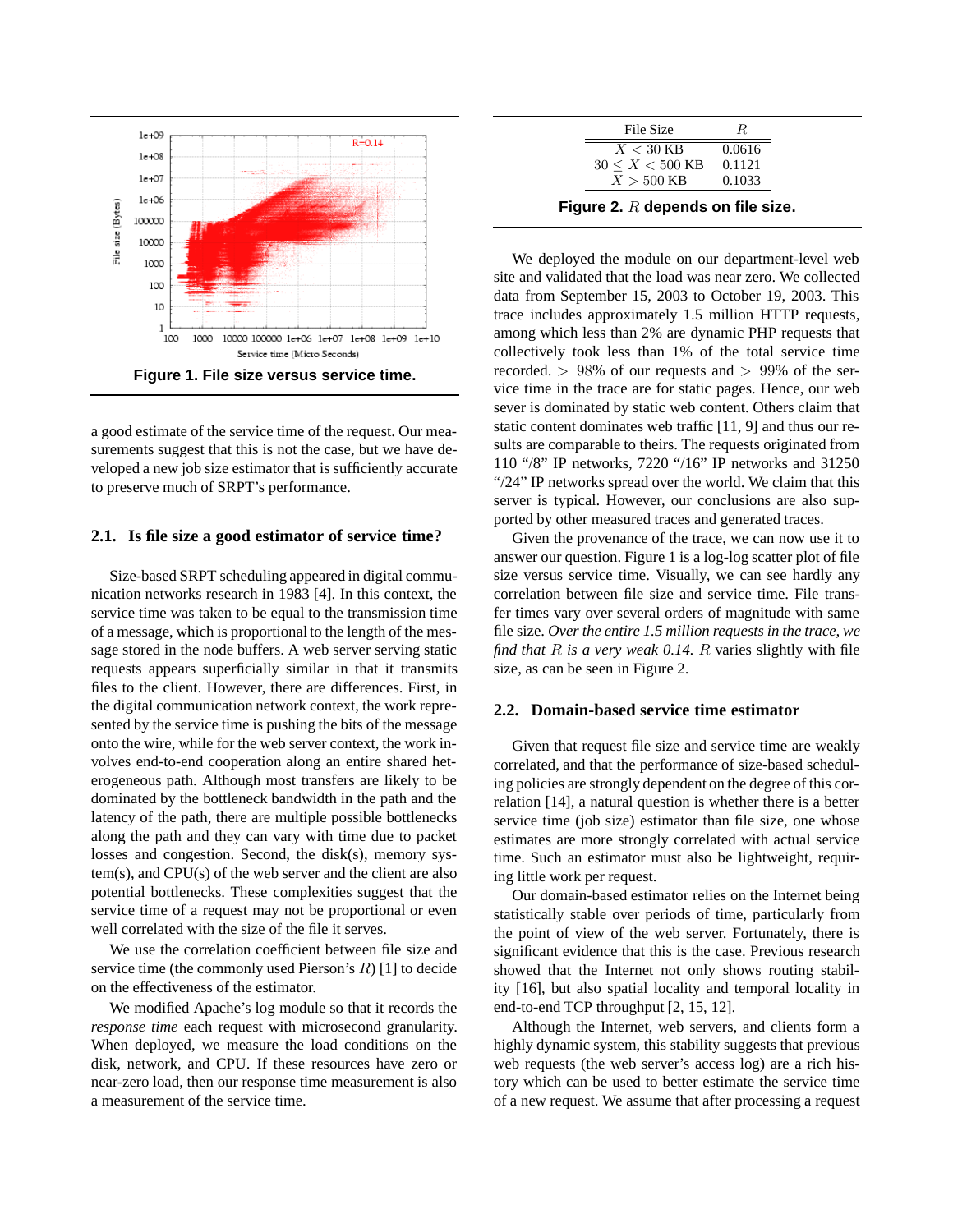we know (1) its file size, (2) the actual service time, and (3) the IP address of the client. Collecting this information is simple and efficient. We use a history of such requests, combined with the file size and IP address of the current request to determine the likely service time of the current request, with the goal of achieving a higher correlation between the estimated service time and the actual service time that is higher than the correlation between file size and actual service time. The correlation *R* must exceed a threshold in order for SRPT to perform better than PS, and as *R* increases, the performance of SRPT increases.

Consider a *domain*, a neighborhood in the network topology. The broad use of Classless Inter-Domain Routing [6] (CIDR) implies that routes from machines in the domain to a server outside the domain will share many hops. Similarly, the routes from the server to different machines in the domain will also have considerable overlap. This also means that the routes will be likely to share the same bottleneck network link and therefore have similar throughput to/from the server. Smaller domains have more sharing.

The aggregation of CIDR is along a hierarchy of increasingly larger networks and is reflected in IP addresses. The first *k* bits of an IP address gives the network of which the address is a part, the first  $k - 1$  bits give the broader network that contains the first network, and so on. We exploit this hierarchy in domain-based scheduling, the algorithm of which is given below.

- 1 Use the high order *k* bits of the client IP address to classify the clients into  $2^k$  domains, where the  $k$  bits are treated as the domain address.
- 2 Aggregate past requests to estimate the service rate (or representative bandwidth) for each domain. This can be done with several estimators, but our experiments show that the estimator  $S_R = \frac{F_s}{S_t}$  performs the best. Here  $S_R$  is the representative service rate,  $F_s$  is the sum of the requested file sizes from the domain, and  $S_t$  is the sum of the service times for these requests. Notice that updating this estimate after a request has been processed is trivial: simply add the request's file size and service time to  $F_s$  and  $S_t$ , respectively (two reads, two adds, two writes). For each domain, we store *F<sup>s</sup>* and *St*. An array of these pairs is kept, indexed by the domain address. The total state size is  $2^k$ floating point numbers.
- 3 For each incoming client request, the web server first extracts the domain address, indexes the array and computes *S<sup>R</sup>* for the domain. It then estimates the request's service time as  $T_{estimate} = \frac{f_s}{S_R}$ , where  $f_s$  is the request file size. The estimator requires a logical shift, two reads, a division, and a multiply. For a request from a heretofore unobserved domain, which occurs exactly once per domain, we simply use file size as the estimate.
- 4 Apply a size-based scheduling policy such as SRPT using the estimated service times.

As we might expect, as domains become smaller (*k* gets larger), predictive performance increases, at the cost of memory to store the state. SRPT outperforms PS significantly with the support of the domain-based service time es-

| <b>Statistics</b>                                                                     | Service<br>Time | Served<br>Chunk Size | Requested<br>Chunk Size |
|---------------------------------------------------------------------------------------|-----------------|----------------------|-------------------------|
| Service Time                                                                          | 1.0000          | 0.7023               | 0.2833                  |
| Served Chunk Size                                                                     | 0.7023          | 1.0000               | 0.2339                  |
| <b>Requested Chunk Size</b>                                                           | 0.2833          | 0.2339               | 1.0000                  |
| Figure 3. Correlation coefficients between<br>service time, served chunk size and re- |                 |                      |                         |
| quested chunk size.                                                                   |                 |                      |                         |

timator. A detailed performance evaluation can be found in our technical report [13].

## **3. P2P server side scheduling**

In the context of peer-to-peer file sharing, research efforts have focused on routing, search, incentives, and a few other topics. However, as far as we are aware, our ongoing work [18] is alone in looking at the server side scheduling problem. The goal of this work is to schedule download requests at the server side of P2P systems so as to minimize the average response time experienced by P2P users.

#### **3.1. Job sizes in a P2P server**

We studied the workload of P2P servers and compared several alternative scheduling policies for server side scheduling. To do so, we collected a large set of object request traces from Gnutella, one of the most popular P2P file-sharing networks.

Interestingly, for P2P scheduling, there are four different possible definitions for job size: *full object size*, *requested data chunk size*, *served data chunk size*, and *job service time*. While the full object size is usually very large, most requested data chunks are small, covering only a small fraction of the whole object. More importantly, there is usually also a significant difference between the requested data chunk size and the actual served data chunk size. Figure 3 shows clearly that there is some degree of correlation between service time and requested data chunk size. The correlation between served chunk size and service time is even stronger, but neither can be known until the job finishes.

#### **3.2. Preliminary results**

Since a typical P2P download request is for a specific chunk of the whole object, we could use the requested chunk size as a rough estimate of service time, and as the metric for SRPT scheduling. The much stronger correlation between served chunk size and service time, on the other hand, indicates that served chunk size can be a better estimate for service time.

We explored how SRPT performs when using requested chunk size (CS) and served chunk size (SS) as the schedul-